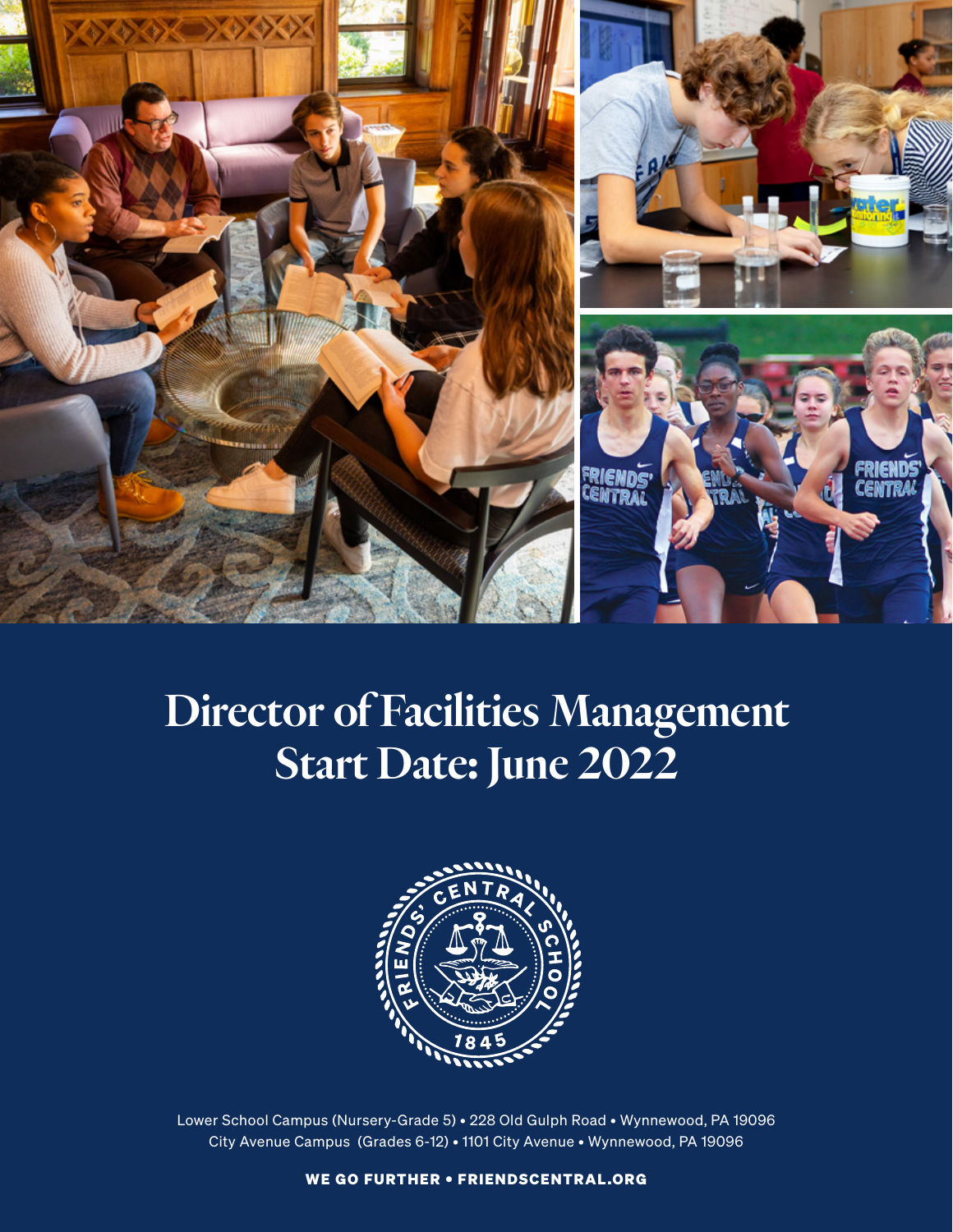#### **Friends' Central School Overview**

Friends' Central School is an independent, coeducational Quaker day school founded in 1845 and serving approximately 800 students in Nursery through grade 12. Located in the Philadelphia suburbs, the School has two campuses. The Middle & Upper Schools are located just outside of West Philadelphia in Wynnewood, and the Lower School is on our Old Gulph Road campus in the heart of Wynnewood.

The exceptional faculty at Friends' Central offers a curriculum that cultivates the intellectual, spiritual, and ethical growth of our students. Our pedagogy is grounded in continuing revelation, reflection, integrity, and a willingness to accept responsibility. From Nursery to grade 12, our students participate in a process designed to foster creative, critical, and flexible thinking, along with compassion. As they transform from playful children to skilled, self-possessed teenagers, they are always intellectually curious and engaged thinkers. Friends' Central prepares graduates to succeed in college and in life.

#### **Director of Facilities Management**

Friends' Central School seeks a full-time Director of Facilities Management to supervise physical plant operations, including all buildings and grounds, utilities, and energy management systems in order to provide a safe, healthy, and comfortable environment for students, teachers, and staff. The individual in this position is responsible for the scheduling and supervision of maintenance and repair activities, contracted services, and custodial services and ensuring that the physical operation of the School meets budgetary and strategic objectives. The Director of Facilities Management is expected to embody Quaker values, including environmental stewardship, equity in relations, hiring, and contracting, and acting to strengthen the Friends' Central sense of community.

#### **Primary Duties and Responsibilities\***

- Directs, supervises, and evaluates facilities department staff; ensures staff receives ongoing regular training related to specific job tasks and responsibilities
- Schedules and supervises maintenance workers engaged in building and grounds upkeep and repair, responsible for electrical, plumbing, heating, air conditioning, and ventilation services
- Directs, schedules, and oversees external contractors (such as electricians, plumbers, excavators, roofers, painters, landscapers, etc.)
- Supervises custodial workers engaged in cleaning school buildings and school premises
- Contributes to strategic planning by evaluating and projecting future facility needs and proposing options to achieve them
- Develops and monitors facilities department budget; orders equipment and supplies and monitors inventory; makes requests for capital outlay expenditures as needed
- Develops, implements, and supervises preventative maintenance and renovation programs for buildings, grounds, utilities, and mechanical and electrical systems with the goal of delivering an APPA level 2 maintenance program
- Manages cost-effective campus energy management systems; supervises the operations, maintenance, and repair of such systems; manages capital renewal and/or replacement as needed
- Prepares written specifications for physical plant projects; estimates costs of equipment, materials, labor, and supplies; prepares bid specifications for projects, equipment, and contracted services oversees site and building projects performed by outside contractors;
- Serves as administrator responsible for facility safety, compliance with governmental codes related to facilities, and meeting physical ADA compliance standards. Works closely with staff and governmental agencies to meet all school, environmental, and other mandated requirements